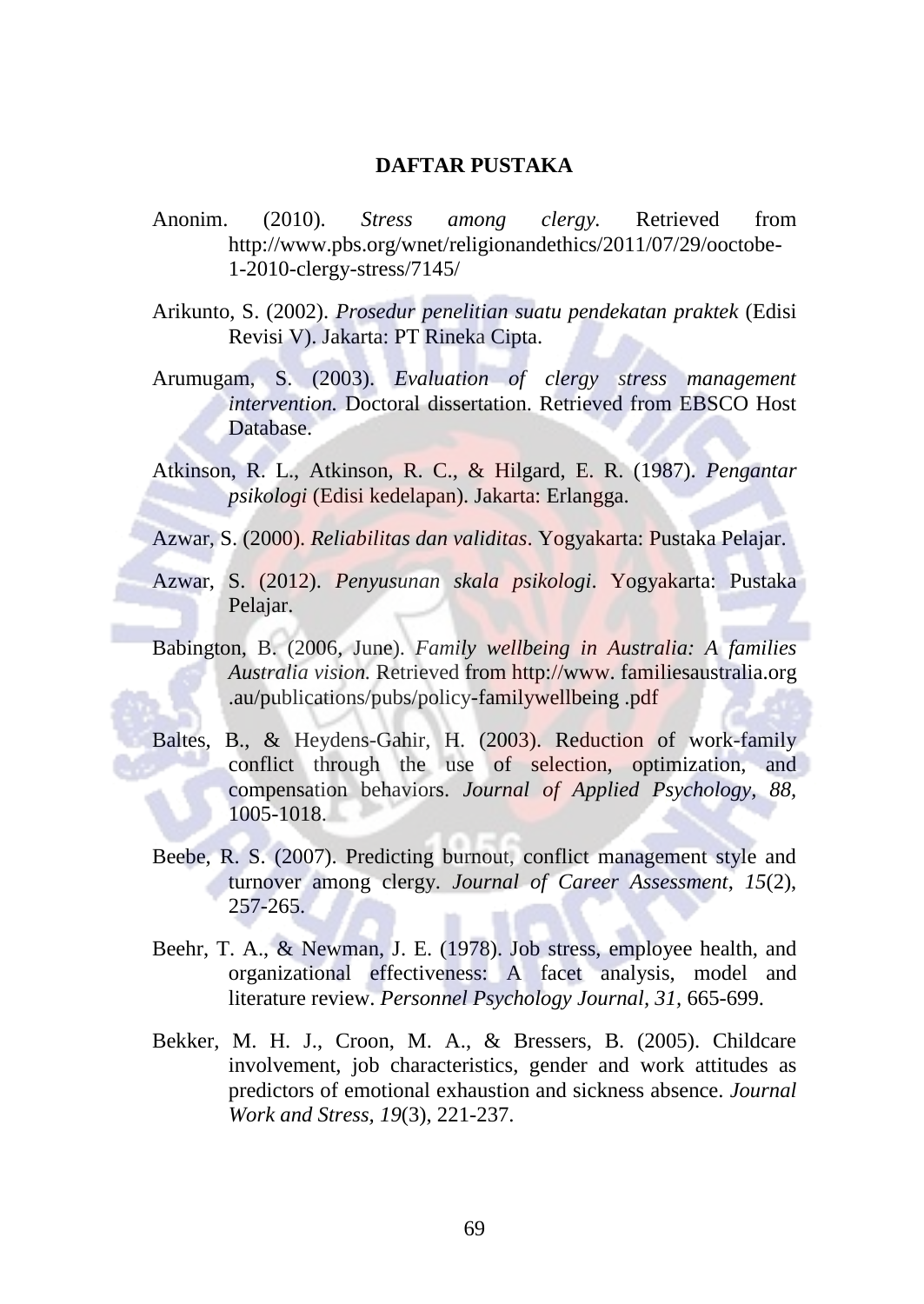- Bell, A. S., Rajendran, D., & Theiler, S. (2012). Job stress, wellbeing, worklife balance and work life conflict among Australian academics. *Electronic Journal of Applied Psychology, 8*(1), *25- 37.*
- Blackman, A., & Murphy, L. (2012). *Work and family: Factors that influence perceptions of stress, health and wellbeing*. Retrieved from http://www.melbourneinstitute.com/ downloads/hilda/Bibli ography/Conference\_Papers/Blackman\_etal\_Work\_and\_Family.p df
- Byron, K. (2005). A meta-analytic review of work-family conflict and its antecedents. *Journal of Vocational Behavior, 67*(2), 169-198.

Chaplin, J.P. (2001). *Kamus lengkap psikologi*. Jakarta: Rajawali Press.

- Cook, C.W., & Hunsaker, P.L. (2001). *Management and organizational*  behavior (3<sup>rd</sup> Ed.).New York: McGraw Hill.
- Cooper, G.L., Watts, J., Baglioni, Jr, A.S.,& Kelly, M. (1988). Occupational stress among general practice dentists. *Journal of Occupational Psychology, 61*, 163-174.
- Cox, C. (1971, August 1). Stress among Catholic, Protestan clergy told. *Wilmington N. C.* Retrieved from http://news.google. com/newspapers?nid=1454&dat=19710801&id=JalOAAAAIBA J&sjid=sgkEAAAAIBAJ&pg=7186,167256
- Daniel, S. P., & Rogers, M.L. (1981). Burnout and the pastorate: Critical review of implications for pastors. *Journal of Psychology and Theology, 9*(3), 232-249.
- Darling, C. A., Hill, E. W., & Mc.Wey, L. M. (2004). Understanding stress and quality of life for clergy and clergy spouse. *Journal Stress and Health, 20*, 261–277.
- Delvi, G., & Johan, R. T. (2006). Hubungan antara locus of control dan pola perilaku tipe A-B dengan stres kerja pada petugas customer service di call center [Abstract]. *Master Theses Unika Atmajaya Yogyakarta.* Retrieved from http://adl.aptik.or.id/default.aspx?  $tabID=61$ &src=k&id=124497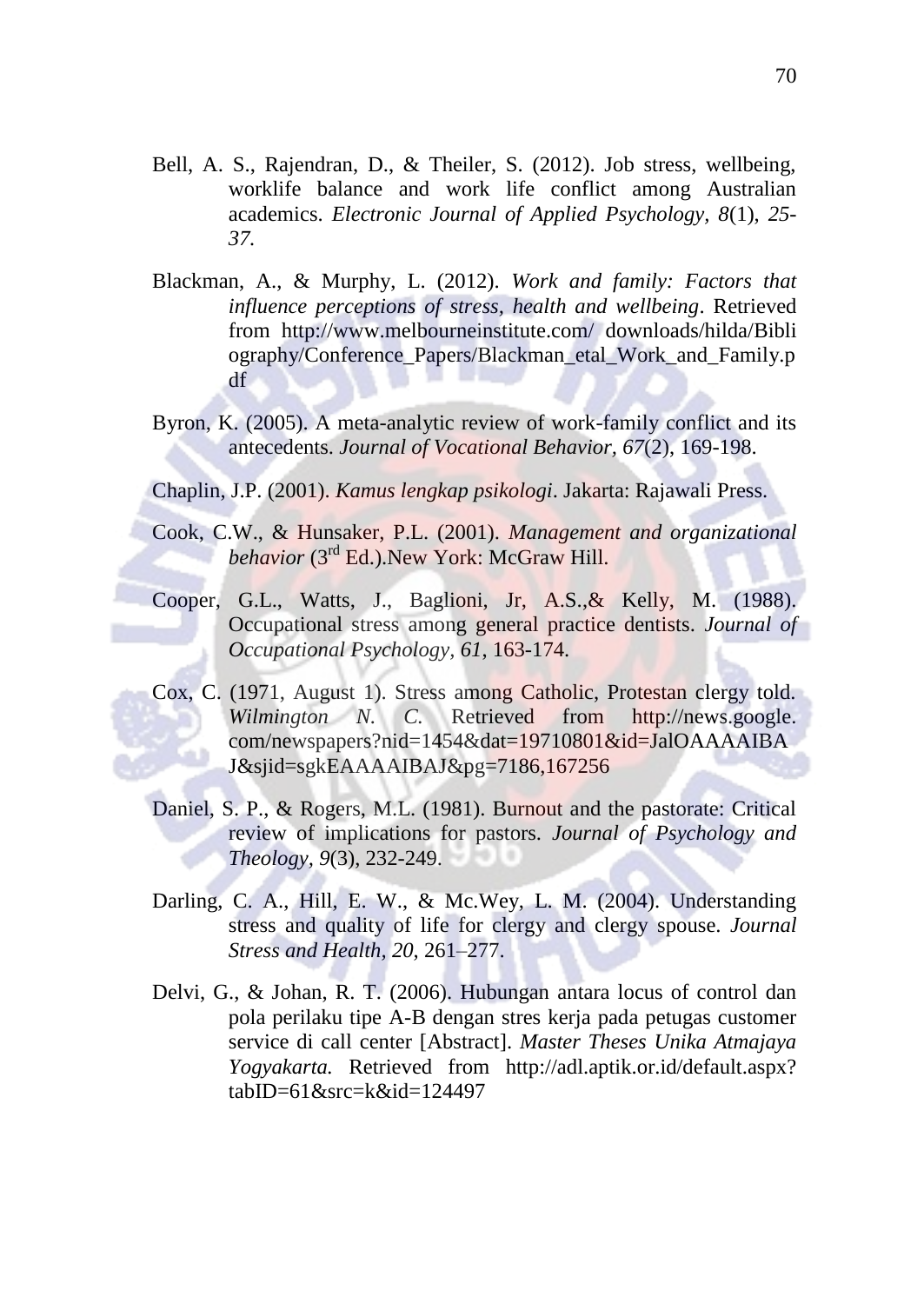- Dewe, P. J., O'Driscoll, M. P. & Cooper, C. L. (2012). Theories of psychological stress at work. *Handbooks in Health, Work, and Disability*, DOI 10.1007/978-1-4614-4839-6\_2.
- Evans, P. D. (1990). Type A behaviour and coronary heart diseases: When will the jury return. *British Journal of Psychology, 81*, 147-157.
- Fahey, T., Keilthy, P., & Polek, E. (2012). *Family relationships and family well-Being: A study of the families of nine year-olds in Ireland.*  Retrieved from http://www.ucd.ie/t4cms/Family%20Relatio nships%20and%20Family%20Well-Being%20Dec% 202012.pdf
- Fisher, C. D., & Gitelson, R. (1983). A meta-analysis of the correlates of role conflict and Ambiguity. *Journal of Applied Psychology, 68,* 320-33.
- Fisher, R. (1995). *Role stress, type A behavior pattern, and external auditor job satisfaction and performance.* (Master Theses). Retrieved from http://researcharchive.lincoln.ac.nz/dspace/ bitstream/10182/3241/5/fisher\_mcm.pdf
- Francis, L. J., Hills, P., & Kaldor, P. (2009). The Oswald's clergy burnout scale: Reliability, factor structure and preliminary application among Autralian clergy. *Pastoral Psychology*, *57*, 243-252.
- Frew, D. R., & Bruning, N. S. (1987). Perceived organizational characteristics and personality measures as predictors of stress/strain in the workplace. *Journal of Management, 13*(4), 633-646.
- Friedman, M. & Rosenman, R.H. (1974). *Type A behavior and your heart*. New York: Knopf.
- Gerard, A. B. (1994). *Parent child relationship inventory.* Retrieved from http://www.nctsn.org/content/parent-child-relationship-inventory- $\Omega$
- Ghosali, I. (2006). *Aplikasi analisis multivariate dengan program SPSS.* Semarang: Universitas Diponegoro.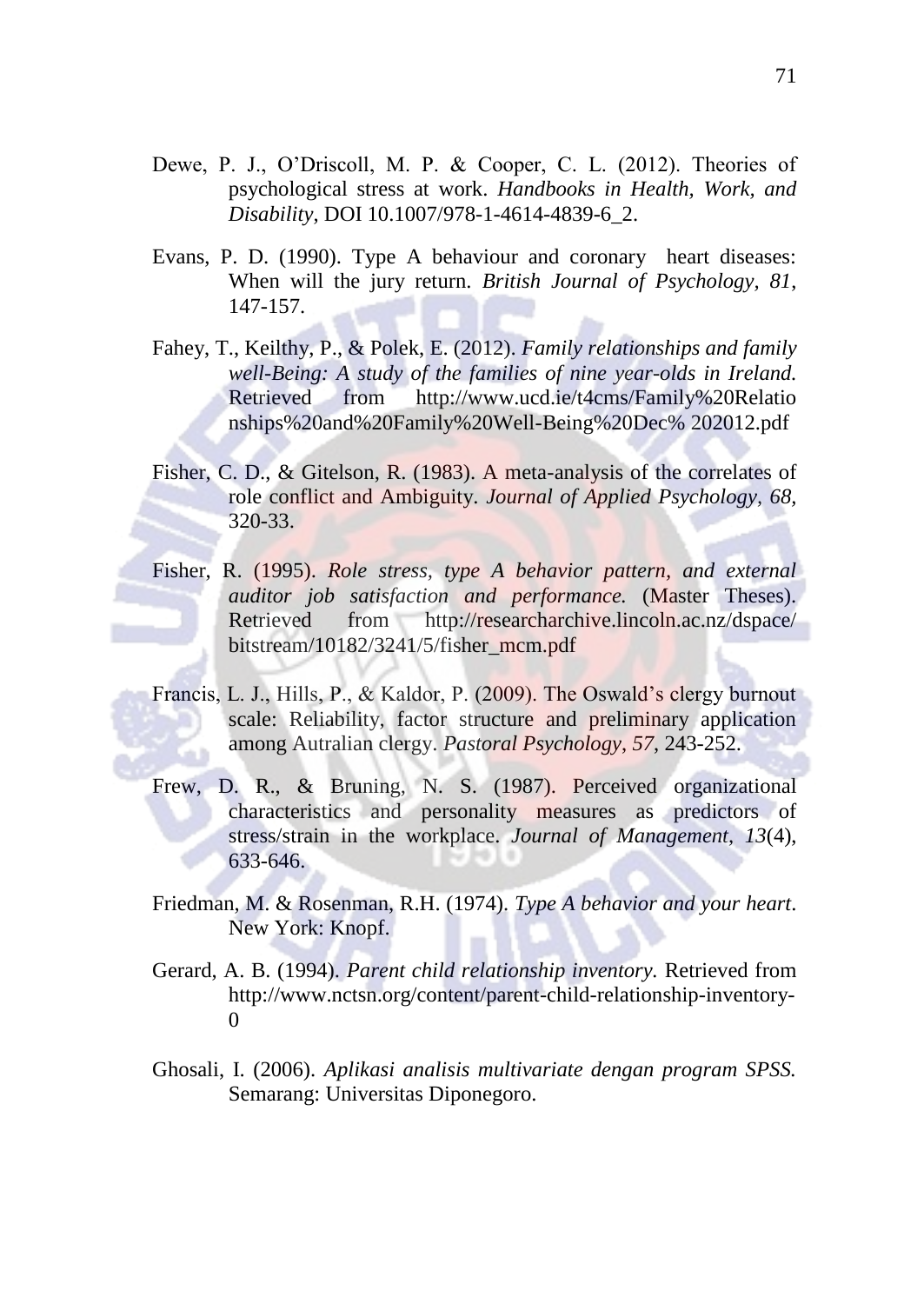- Gibson, J. L, Ivancevich, J. M., & Donnely Jr. J. H. (1996). *Organisasi: Perilaku, struktur, proses*(Edisi ke-8). Jakarta: Binarupa Aksara.
- Greenberg, J., & Baron, R. A. (2008). *Behavior in organizations*. New Jersey: Pearson Education, Inc.
- Greenhaus, J. H., & Beutell, N. J. (1985). Sources of conflict between work and family roles. *The Academy of Management Review, 10*(1), 76-88.

Hadi, S. (2004). *Statistik.* Yogyakarta: Andi Offset

Hang-Yue, L., Foley, S., & Loi, R. (2005). Work role stressors and turnover intentions: A study of professional clergy in Hong Kong. *Journal of Human Resource Management,16*(11), 2133-2146.

Hellriegal, D., & Slocum, J. W. (2004). *Organisational behavior*(10<sup>th</sup> Edition). London: McGraw Hill.

- Hillier, D., Fewell, F., Cann, W., & Shephard, V. (2005). Wellness at work: Enhancing the quality of our working lives. *International Review of Psychiatry*, *17*, 419-431.
- Hird, S. (2003). *What is wellbeing? A brief review of current literature and concepts.* Retrieved from http://www.phis.org.uk/doc.pl?file =pdf/What%20is%20 wellbeing%202.doc
- Hunsanker, A. P, & Jamal, C. M. (2001). *Handbook of work and health psychology*. New Delhi: Wiley.
- ILO (International Labour Organisation). (2010). *Skills, knowledge and employability.* Retrieved from http: \\www.ilo.org/ global/Themes/Skills\_KnowledgeandEmployability/lang-n/index. htm
- Ismirani, M. (2011). *Pengaruh religiusitas dan adverity quotient terhadap stres kerja pada agen asuransi jiwa bersama Bumiputera 1912.* (Skripsi). Retrieved from http://repository.uinjkt.ac.id/dspace/ bitstream/123456789/6137/1/MIRA%20ISMIRANI-FPS.PDF
- Ivancevich, J. M., & Matteson, M. T. (1982). Occupational stress, type A behavior, and physical well being. *Academy of Management Journal*, *25*(2), 373-391.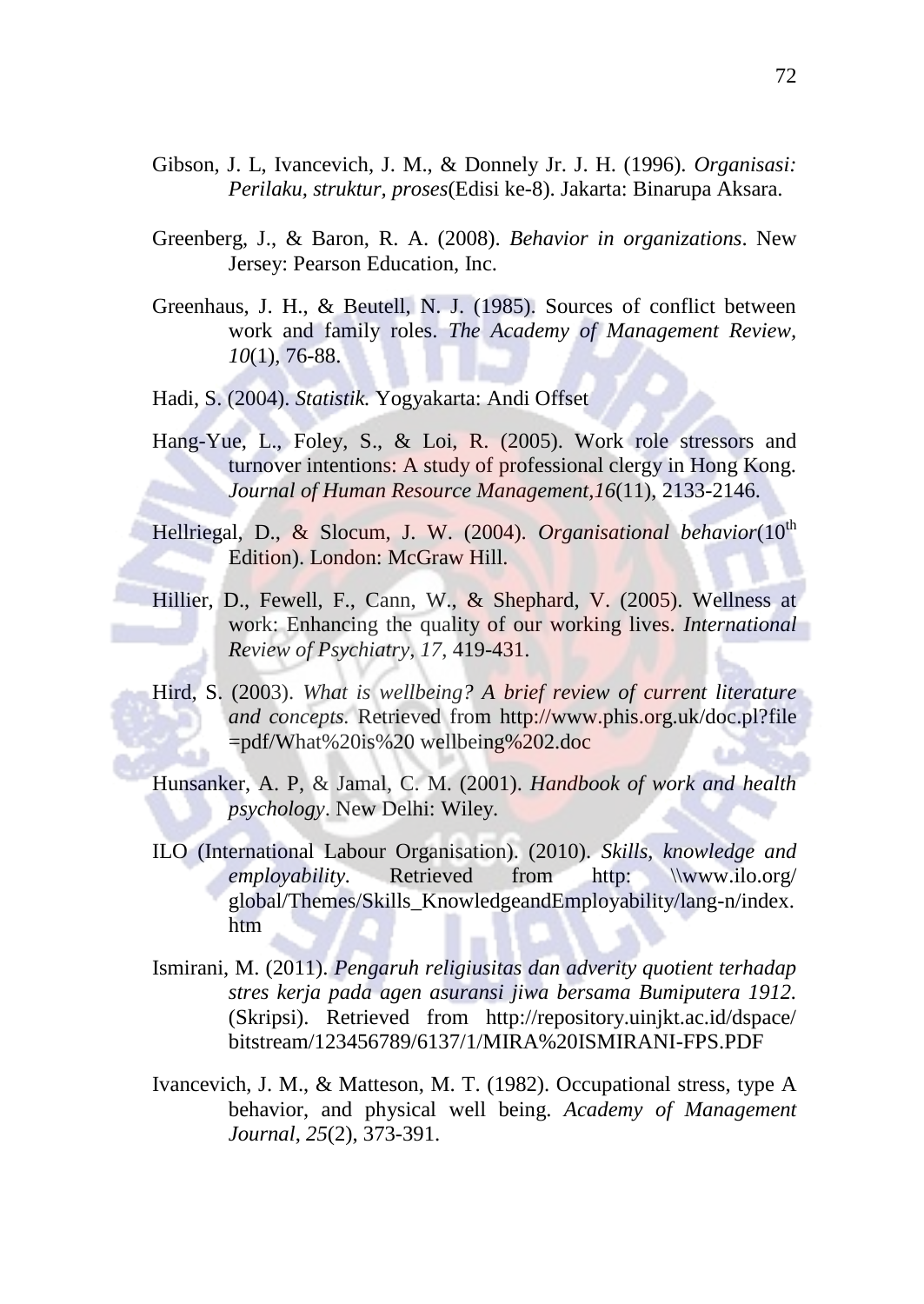- Jackson, L. T. B., & Rothman, S. (2006). Work-related wellbeing of educators in district of North West Province. *Perspectives in Education*, *23*(3), 107-122.
- Jackson. S. E., Schwab, R.L.,& Schuler. R.S. (1986). Toward an understanding of the burnout phenomenon. *Journal of Applied Psychology, 71*, 630-40.
- Jamal, M. (1990). Relationship of job stress and type-A behavior to employees' job satisfaction, organizational commitment, psychosomatic health problems, and turnover motivation [Abstract]. *Human Relations, 43*(8), 727-738. DOI: 10.1177/001872679004300802
- Janjhua, Y. C. (2012). Behavior of personality type toward stress and job performance: A study of healthcare professionals [Abstract]. *Journal of Family Medicine and Primary Care, 1*, 109-113. DOI: 10.4103/2249-4863.104969
- Jepson, E., & Forrest, S. (2006). Individual contributory factors in teacher stress: The role of achievement and occupational commitment. *British Journal of Educational Psychology,76*, 183–197.
- Juliardhana, R., & Wahyono, T. (2009). *Hubungan antara kecedasan emosi dengan stres kerja pada teller dan customer service bank.* (Skripsi). Retrieved from http://psychology.uii.ac.id/images/ stories/jadwal\_kuliah/naskah-publikasi-05320063.pdf

Kartono, K., & Gulo, D. (2003). *Kamus psikologi*. Bandung: Pionir Jaya.

- Katz, D.,& Kahn, R.L. (1978). *The social psychology of organization*. New York: Wiley.
- Kiev, A., & Kohn, V. (1979). *Executive stress*. New York: AMACOM.
- Kirmeyer, S. L., & Diamond, A. (1985). Coping by police officers: A study of role stress and type A and type B behavior patterns. *Journal of Occupational Behavior, 6,* 183-195.
- Kozier, B. (1995). *Peran dan mobilitas kondisi masyarakat.* Jakarta: Gunung Agung.
- Kuntjojo. (2009). *Metodologi penelitian.* Kediri: Universitas Nusantara PGRI.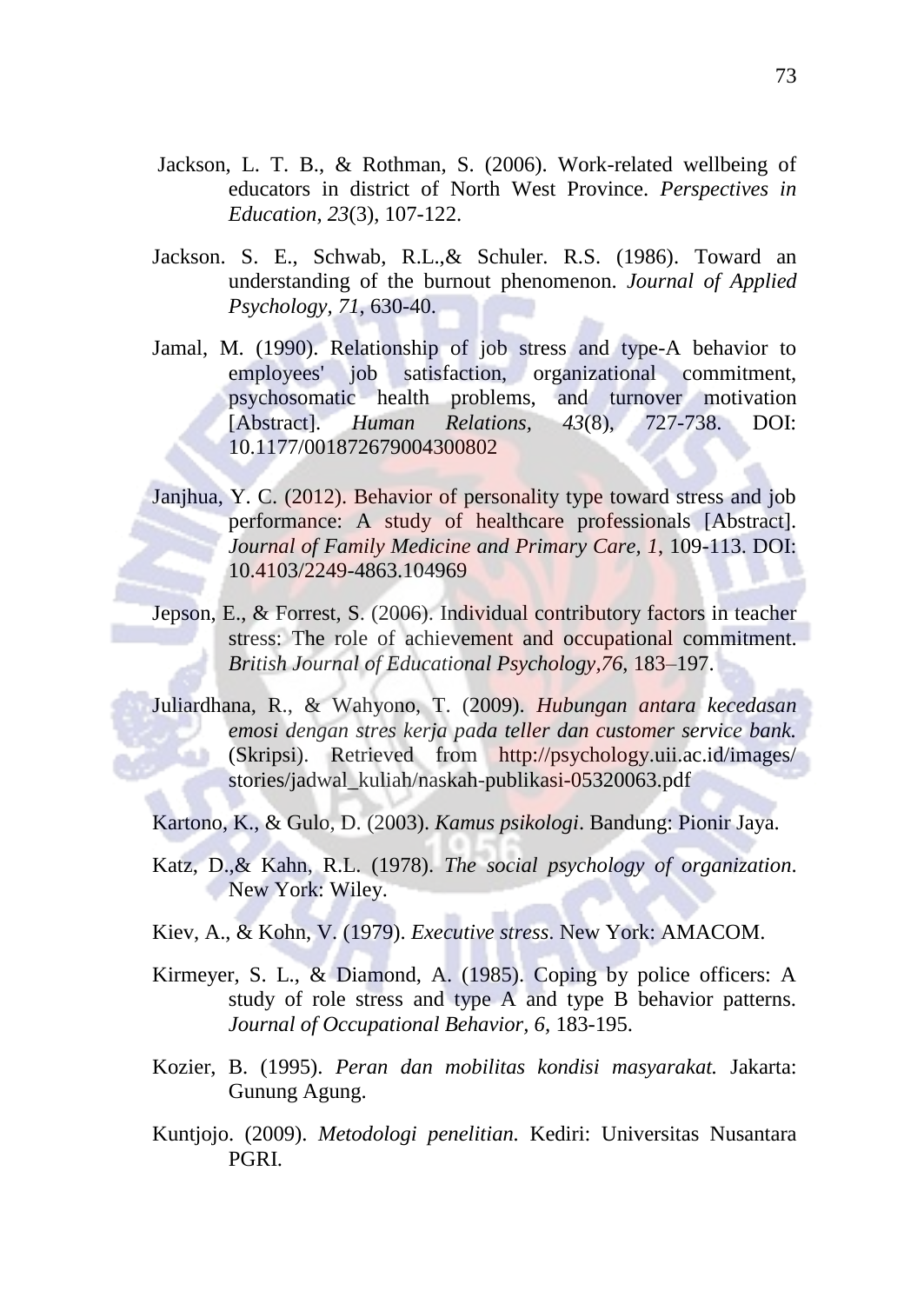- Kushmir, T., & Melamed. S. (1991). Workload, perceived control and psychological distress in type A/B industrial workers. *Joumal of Organizational Behavior,12,* 155-68.
- Lovallo, W. R., Pincomb, G. A., Edwards, G. L., Bracket, D. J., & Wilson, M. F. (1986). Work pressure and the type A behavior pattern exam stress in male medical students. *Psychosomatic Medicine, 48*(1/2), 125-133.

Luthans, F. (1998). *Organizational behavior*. Boston: Thomson Press.

- Madsen, V. B. (1986). *Role stress among nurses prepared at the master's level in a clinical specialty who have job related administrative and management responsibilities.* (Master theses). Retrieved from http://content.lib.utah.edu/utils/getfile/collection/etd1/id/443/filen afi/1038.pdf
- Martinez, J., Mehesy, C., Seeley, K., & Saiz, A. (2003, December). *What counts: Measuring indicators of family well-being.* Retrieved from http://www.schoolengagement.org/TruancypreventionReg istry/Admin/Resources/Resources/WhatCountsMeasuringIndicato rsofFamilyWell-being.pdf
- Matteson, M. T., & Ivancevich, J. M. (1999). *Organizational behavior and management* (5<sup>th</sup> Ed.). New York: McGraw Hill.
- Michael, J. H., Marsh, K., & Johnson, L. (2007). Interpersonal relationships. *Journal of Experimental Psychology Human Perception and Performance*, *35*, 840-865.
- Milligan, S., Fabian, A., Coope, A., & Errington, C. (2006). *Family wellbeing indicators from the 1981–2001 New Zealand censuses.*  ISBN 0-478-26983-8.
- Morgan, C. T., King, R. A., & Weisz, J. R. (1986). *Introduction to*   $p$ *sychology* ( $7<sup>th</sup>$  Ed.). New York: McGraw-Hill Book Co.
- Munandar, A. S. (2006). *Psikologi industri dan organisasi*. Jakarta: UI-Press.
- Naidoo, K., Botha, C. J., & Bisschoff, C. A. (2013). Cause of stress in public schools and its impact on work performance of educators. *Journal Social Science, 34*(2), 177-190.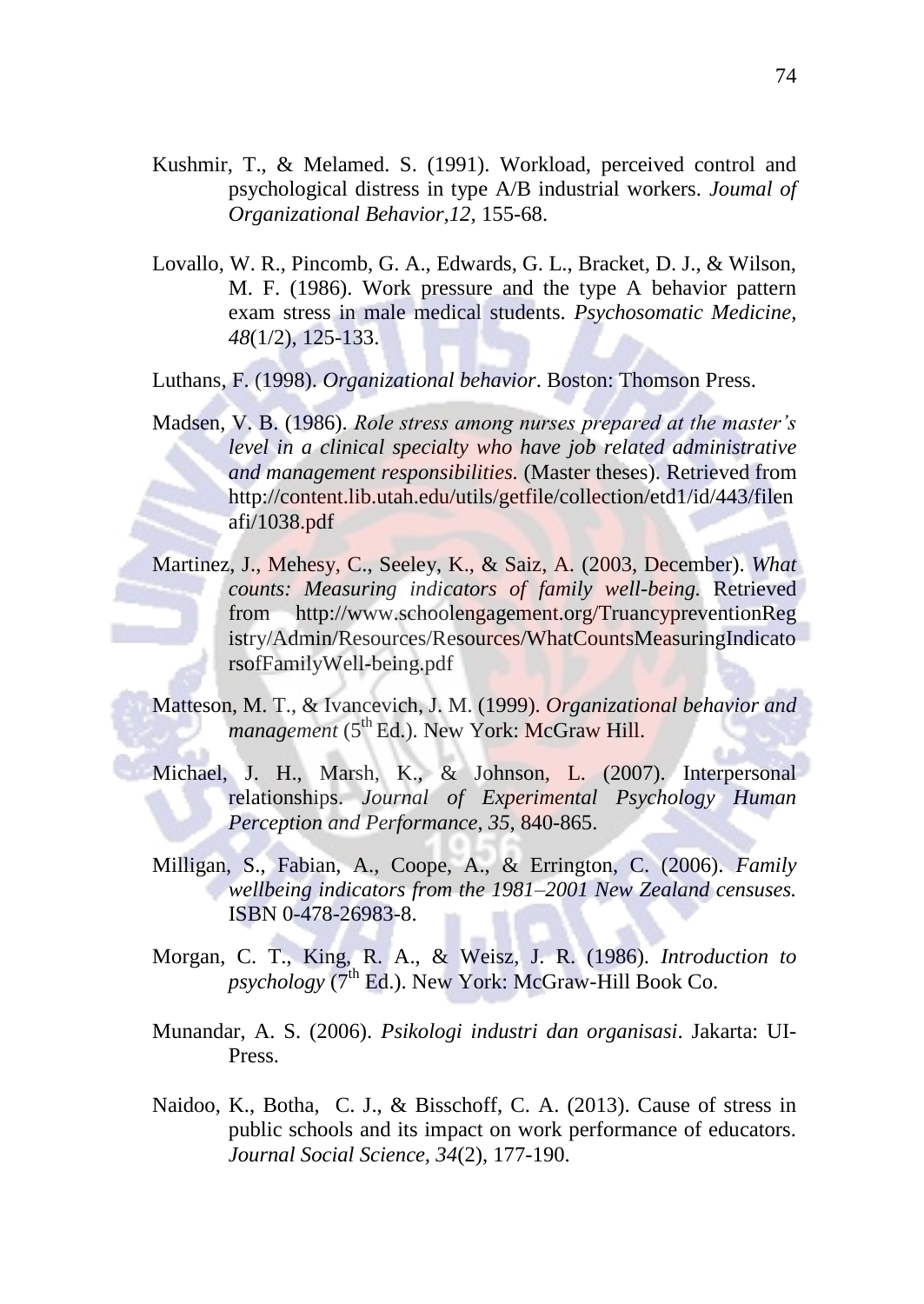- Palmer, A. G. (2012). *Clergy stress, causes and suggested coping strategies.* Retrieved from http://www.biblicalstudies.org.uk/ pdf/churchman /112-02\_163.pdf
- Peisher, A., Sewell, M., & Kirk, R. (2001). *Outcome accountability for family support programs: Concepts.* Retrieved from: http://www.friendsnrc.org/download/outcomeresources/oa\_mmf wb.pdf
- Priyatno, D. (2009). *5 jam belajar olah data dengan SPSS.* Yogyakarta: Andi.
- Rediger, G. L. ( 1982). *Coping with clergy burnout.* Valley Forge: Judson Press.
- Riahi, S. (2011). Role stress amongst nurses at the workplace: concept analysis*. Journal of Nursing Management,* 19, 721–731.
- Robbins, S. (2008). *Perilaku organisasi: Konsep, kontroversi, aplikasi*(Edisi Kedelapan)*.* Jakarta: PT Prenhallindo
- Roberts, J. A., Lapidus, R. A., & Chonko, L. B. (1997). Salesperson and stress : The moderatingrole of locus of control on work stressors and felt stress. *Journal of Marketing Theory and Practice, 5*(3), 93-108.
- Rout, P., & Rout, D. (2002). *Foundations of behavioural research: Stress results*(3rd Edition). London: Harcourt College.
- Sanford, A. (1982). *Ministry burnout*. London: Arthur James Ltd.
- Santoso, S. (2000). *Buku latihan SPSS statistik parametrik.* Jakarta: PT Elex Media Komputindo.
- Satcher, D. (2000). Mental health: A report of the surgeon generalexecutive summary. *Proffesional Psychology: Research and Practice*, *31* (1),15-31.
- Schultz, S., & Steyn, T. (2007). Stressors in the professional lives in South African secondary schoolteachers. *South African Journal of Education*, *27,* 691-701.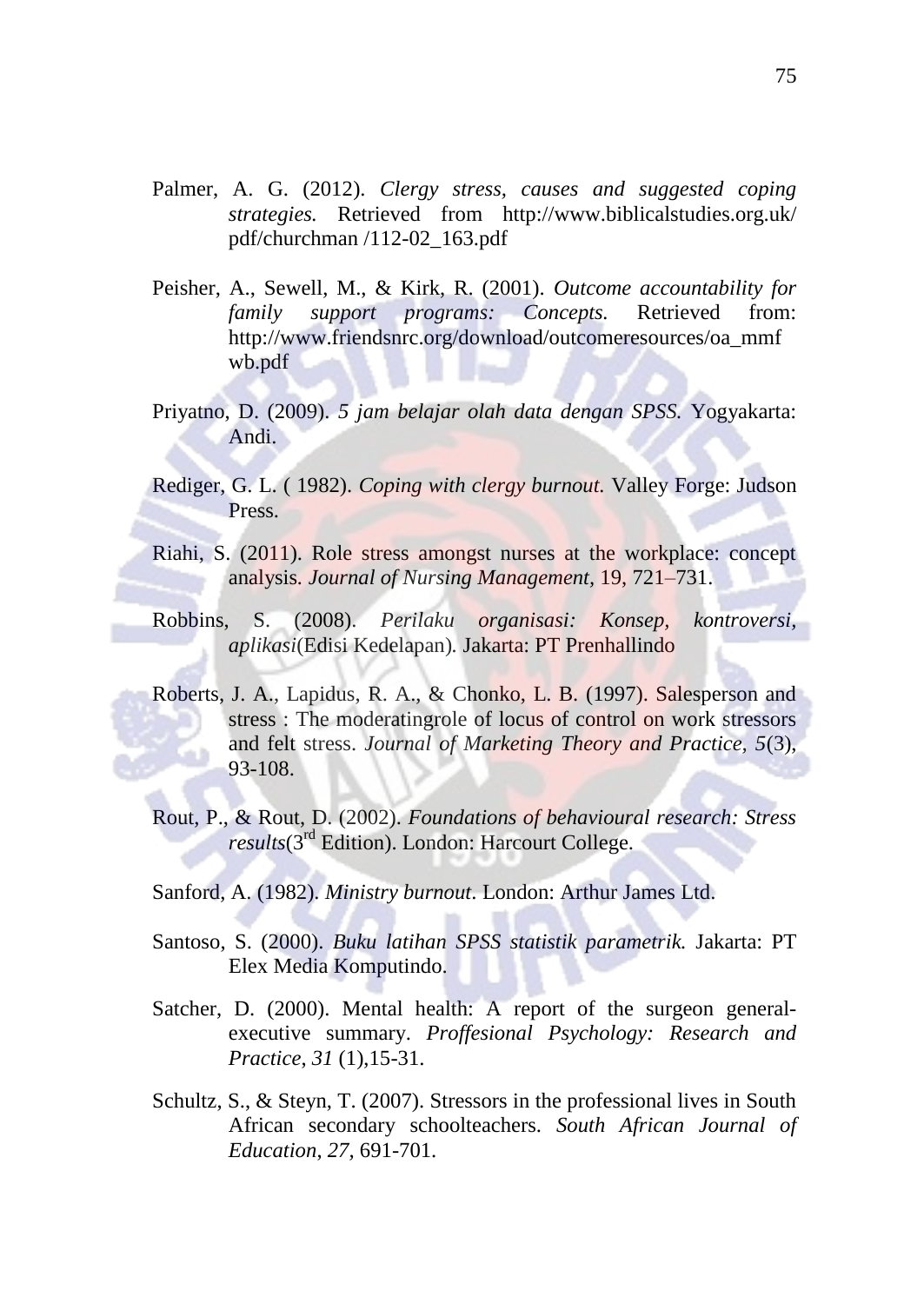Srivastav, A. K. (2010). Heterogeneity of role stress. *Research and Practice in Human Resource Management, 18*(1), 16-27.

Sugiyono. (2005). *Memahami penelitian kualitatif.* Bandung: Alfabeta.

Supramono., & Haryanto, J. O. (2005). *Desain proposal penelitian studi pemasaran.* Yogyakarta: Andi.

Suryabrata, S. (1995). *Psikologi kepribadian*. Jakarta: Rajawali Press.

- Sutherland, V., & Cooper, C. L. (2000). *Strategic stress management*. London: Macmillan.
- Tanner, M. N., & Zvonkovic, A. M. (2011). Forced to leave: Forced termination experiences of assemblies of god clergy and it's connection to stress and well-being outcomes. *Journal Pastoral Psychology, 60*, 713–726.
- Wallgren, L. G., & Hanse, J. J. (2010). The impact of job characteristics and motivators on perceived stress among information technology (IT) consultants. *The Ergonomics Open Journal, 3*, 25-31.
- Weaver, A. J., Flannely, K. J., Larson, D. B., & Stapleton, C. J. (2002). Mental health issue among clergy and other religious proffesional: A review of research. *The Journal of Pastoral Care and Counseling, 56*(4), 393-403.
- Widanti, H. A. (2010). *Analisis hubungan antara stres kerja dengan kepuasan kerja karyawan berdasarkan gender: Studi pada PT Transindo Surya Sarana Semarang.*(Skripsi). Retrieved from http://eprints.undip.ac.id/22995/1/SKRIPSI\_STRES\_ [KERJA\\_VS\\_KEPUASAN\\_KERJA.pdf](http://eprints.undip.ac.id/22995/1/SKRIPSI_STRES_%20KERJA_VS_KEPUASAN_KERJA.pdf)
- Widyasari, P. (2011, May). *Stres kerja.* Retrieved from <http://rumahbelajarpsikologi.com/index.php/stres-kerja.html>
- Wijono, S. (2006). Pengaruh kepribadian type A dan peran terhadap stres kerja manajer madya. *Jurnal INSAN*, *8*(3), 188-197.
- Wijono, S. (2010). *Psikologi industri dan organisasi*(Edisi Revisi). Jakarta: Kencana Prenada Media Grup